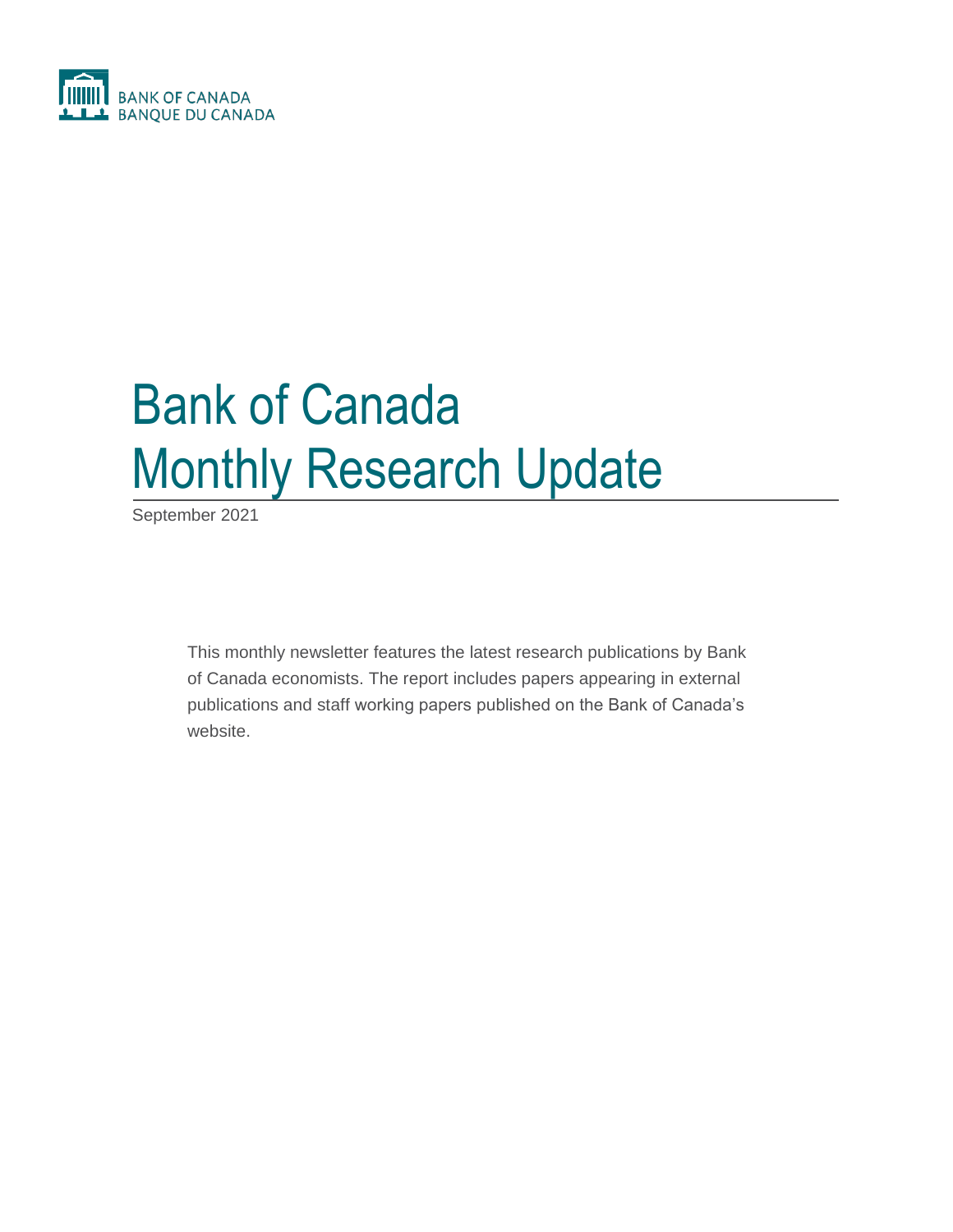# **PUBLISHED PAPERS**

#### **Forthcoming**

- Chen, Heng & Wang, Wendun & Leng, Xuan, ["Multi-dimensional Latent](https://papers.ssrn.com/sol3/papers.cfm?abstract_id=3626938)  [Group Structures with Heterogeneous Distributions",](https://papers.ssrn.com/sol3/papers.cfm?abstract_id=3626938) Journal of **Econometrics**
- Xie, Erhao, ["Inference in Games without Equilibrium Restriction: An](https://www.tandfonline.com/doi/full/10.1080/07350015.2021.1981914)  [Application to Restaurant Competition in Opening Hours",](https://www.tandfonline.com/doi/full/10.1080/07350015.2021.1981914) Journal of Business & Economic Statistics
- Xie, Erhao, ["Empirical Properties and Identification of Adaptive Learning](https://www.bankofcanada.ca/2019/12/staff-working-paper-2019-50/)  [Models in Behavioral Game Theory",](https://www.bankofcanada.ca/2019/12/staff-working-paper-2019-50/) Journal of Economic Behavior & Organization

## **STAFF WORKING PAPERS**

- Bonk, Alica Ida & Simon, Laure, ["From He-Cession to She-Stimulus?](https://www.bankofcanada.ca/2021/09/staff-working-paper-2021-42/)  [The Labor Market Impact of Fiscal Policy Across Gender",](https://www.bankofcanada.ca/2021/09/staff-working-paper-2021-42/) Bank of Canada Staff Working Paper 2021-42
- Dahlhaus, Tatjana & Welte, Angelika, ["Payment Habits During COVID-](https://www.bankofcanada.ca/2021/09/staff-working-paper-2021-43/)[19: Evidence from High-Frequency Transaction Data",](https://www.bankofcanada.ca/2021/09/staff-working-paper-2021-43/) Bank of Canada Staff Working Paper 2021-43
- Beganau, Juliane & Bigio, Saki & Majerovitz, Jeremy & Vieyra, Matías[,](https://www.bankofcanada.ca/2021/09/staff-working-paper-2021-44/) ["A Q-Theory of Banks"](https://www.bankofcanada.ca/2021/09/staff-working-paper-2021-44/), Bank of Canada Staff Working Paper 2021-44
- Bachem, Milian & Ergun, Lerby & de Vries, Casper G., ["Covariates](https://www.bankofcanada.ca/2021/09/staff-working-paper-2021-45/)  [Hiding in the Tails"](https://www.bankofcanada.ca/2021/09/staff-working-paper-2021-45/), Bank of Canada Staff Working Paper 2021-45
- Bustamante, Christian, ["More Money for Some: The Redistributive](https://www.bankofcanada.ca/2021/09/staff-working-paper-2021-46/)  [Effects of Open Market Operations",](https://www.bankofcanada.ca/2021/09/staff-working-paper-2021-46/) Bank of Canada Staff Working Paper 2021-46

### **STAFF DISCUSSION PAPERS**

Ialenti, Robert, ["Rising US LNG Exports and Global Natural Gas Price](https://www.bankofcanada.ca/2021/09/staff-discussion-paper-2021-14/)  [Convergence",](https://www.bankofcanada.ca/2021/09/staff-discussion-paper-2021-14/) Bank of Canada Staff Discussion Paper 2021-14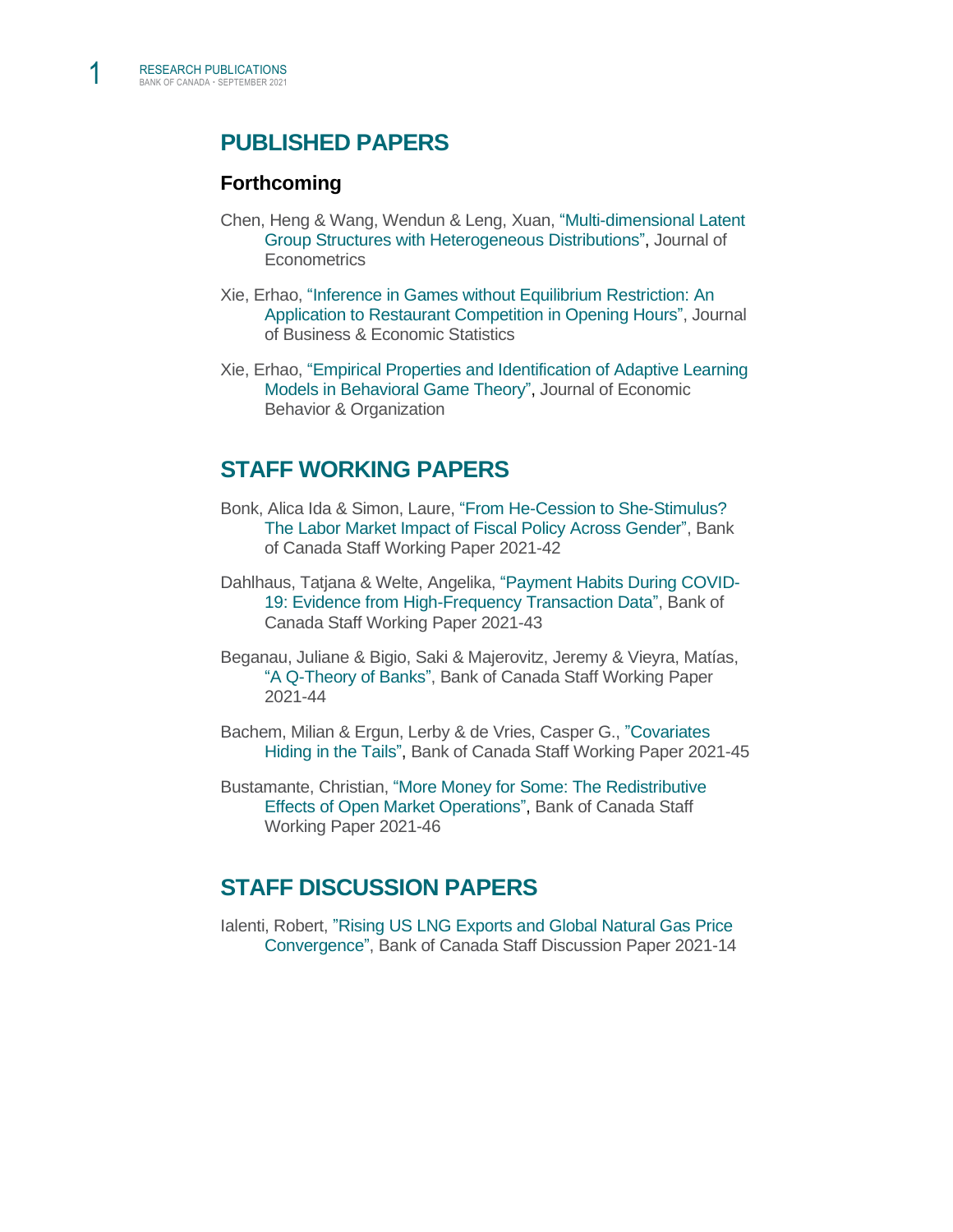# **ABSTRACTS**

#### *[Multi-dimensional Latent Group Structures with Heterogeneous](https://papers.ssrn.com/sol3/papers.cfm?abstract_id=3626938)  [Distributions](https://papers.ssrn.com/sol3/papers.cfm?abstract_id=3626938)*

This paper aims to identify the multi-dimensional latent grouped heterogeneity of distributional effects. We consider a panel quantile regression model with additive cross-section and time fixed effects. The cross-section effects and quantile slope coefficients are both characterized by grouped patterns of heterogeneity, but each unit can belong to different groups for cross-section effects and slopes. We propose a composite-quantile approach to jointly estimate multidimensional group memberships, slope coefficients, and fixed effects. We show that using multiple quantiles improves clustering accuracy if memberships are quantile-invariant. We apply the methods to examine the relationship between managerial incentives and risktaking behavior.

#### *[Inference in Games without Equilibrium Restriction: An](https://www.tandfonline.com/doi/full/10.1080/07350015.2021.1981914)  [Application to Restaurant Competition in Opening Hours](https://www.tandfonline.com/doi/full/10.1080/07350015.2021.1981914)*

This paper relaxes the Bayesian Nash Equilibrium assumption in the estimation of discrete choice games with incomplete information. Instead of assuming unbiased/correct expectations, the model specifies a player's belief about the behaviors of other players as an unrestricted unknown function. I then study the joint identification of belief and payoff functions in a game where players have different numbers of actions (e.g., 3 × 2 game). This asymmetry in action sets partially identifies the payoff function of the player with more actions. Moreover, if usual exclusion restrictions are satisfied, the payoff and belief functions are point identified up to a scale, and the restriction of equilibrium beliefs is testable. Finally, under a multiplicative separability condition on payoffs, the above identification results are extended to the player with fewer actions and to games with symmetric action sets. I apply this model and its identification results to study the store hours competition between McDonald's and Kentucky Fried Chicken in China. The null hypothesis of unbiased beliefs is rejected. If researchers incorrectly impose the equilibrium assumption, the estimated interactive effect would be biased downward by more than 50%.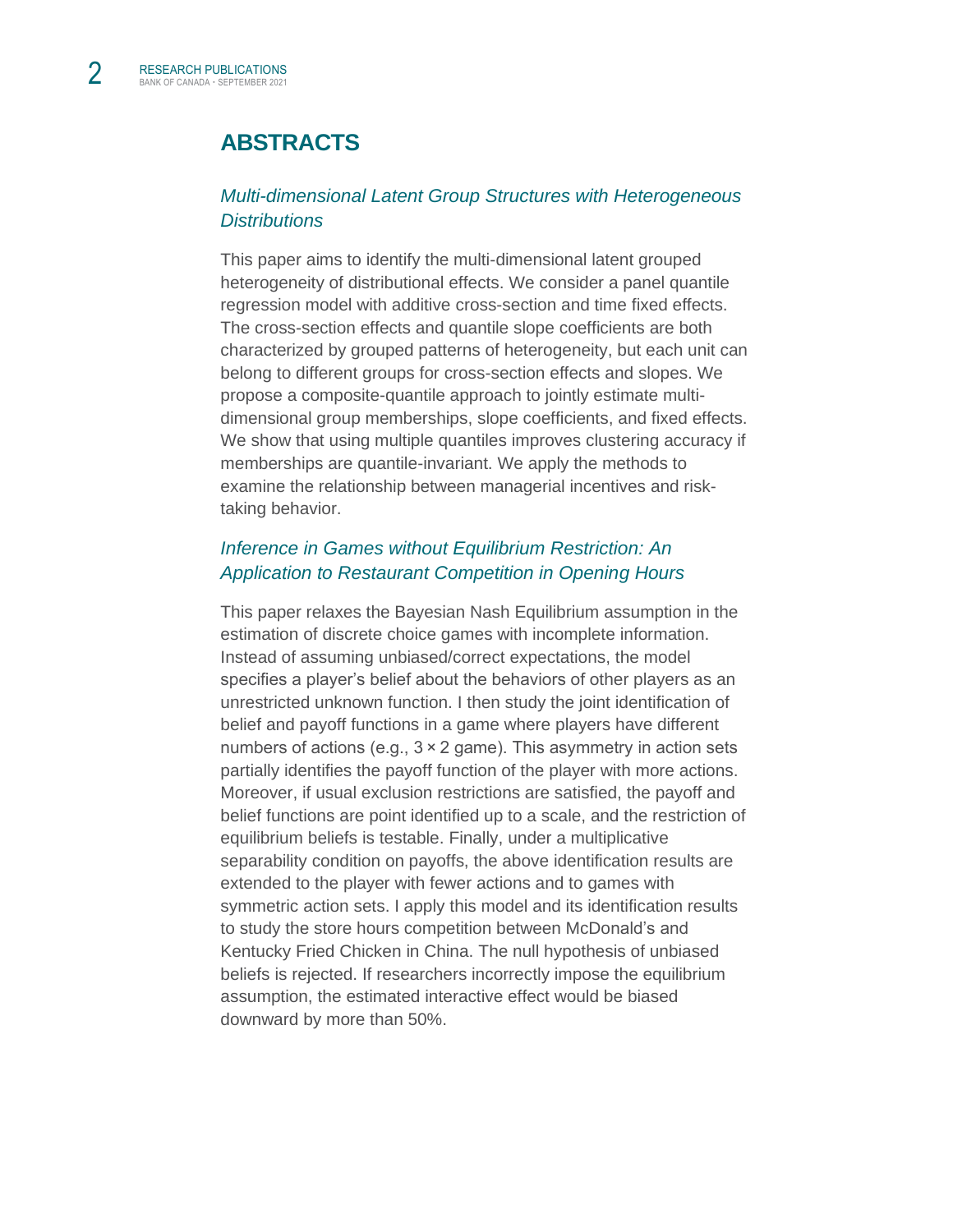#### *[Empirical Properties and Identification of Adaptive Learning](https://www.bankofcanada.ca/2019/12/staff-working-paper-2019-50/)  [Models in Behavioral Game Theory](https://www.bankofcanada.ca/2019/12/staff-working-paper-2019-50/)*

This paper focuses on econometric issues, especially the common assumption that monetary payoff is subjects' actual utility, in estimating subjects' learning behaviors using experimental data. I propose a generalized adaptive learning model that nests commonly used learning rules. First, I show that for a wide range of model parameters, adding a constant to the utility function alters players' learning dynamics. Such a range includes commonly used learning models, such as experience-weighted attraction (EWA), payoff assessment and impulse-matching learning. This result implies that the usual treatment of monetary reward as the actual utility is potentially misspecified, in addition to the common concern of risk preference. To deal with such an issue, the econometric model specifies a player's utility as an unknown function of monetary payoff. It is estimated jointly with the generalized learning model. I show that they are jointly identified under weak conditions. Using the experimental dataset by Selten and Chmura (2008) and Chmura et al. (2012), I reject the null hypothesis that monetary payoffs are utility. Incorrectly imposing such a restriction substantially biases the learning parameters, especially the weight on forgone utility. In addition, when a generalized model is considered, subjects are found to depreciate the unchosen action's experience more than the chosen one. Consequently, they are more responsive to the unchosen action's recent utility, rather than that of the chosen one. This feature is absent in commonly used learning models, such as EWA.

#### *[From He-Cession to She-Stimulus? The Labor Market Impact of](https://www.bankofcanada.ca/2021/09/staff-working-paper-2021-42/)  [Fiscal Policy Across Gender](https://www.bankofcanada.ca/2021/09/staff-working-paper-2021-42/)*

Men, especially those that are young and less educated, typically bear the brunt of recessions because of the stronger cyclicality of their employment and wages relative to women's. We study the extent to which fiscal policy may offset or worsen these asymmetric effects across gender. Using micro-level data for the U.S. from the Current Population Survey, we find that the effects of fiscal policy shocks on labor market outcomes depend on the type of public expenditure. Women benefit most from increases in the government wage bill, while men are the main beneficiaries of higher investment spending. Our analysis further reveals that the fiscal component most efficient at closing gender gaps is least suitable for offsetting inequitable business cycle effects across other socioeconomic dimensions.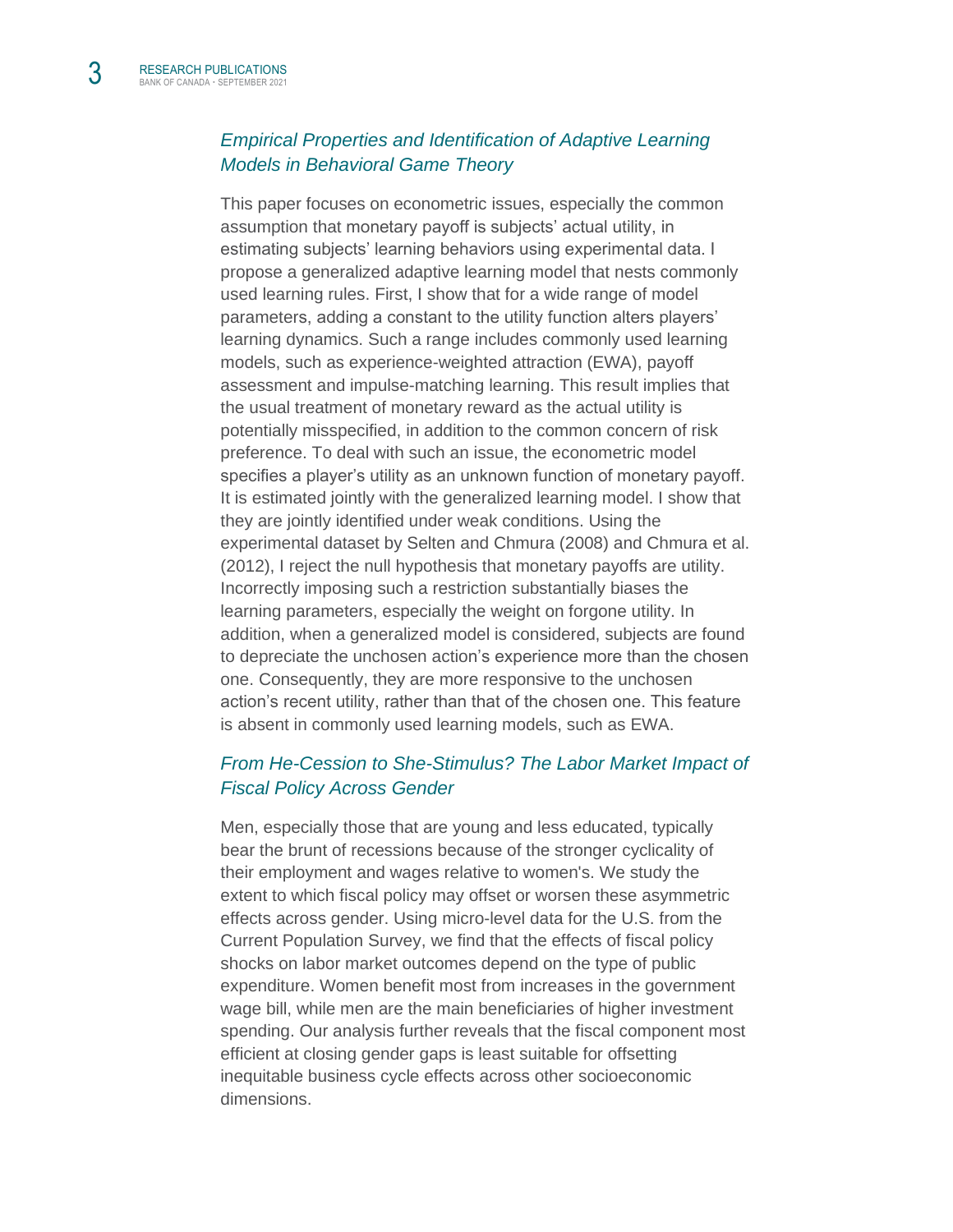#### *[Payment Habits During COVID-19: Evidence from High-](https://www.bankofcanada.ca/2021/09/staff-working-paper-2021-43/)[Frequency Transaction Data](https://www.bankofcanada.ca/2021/09/staff-working-paper-2021-43/)*

We investigate how the COVID-19 pandemic has changed consumers' payments habits in Canada. We rely on high-frequency data on cash withdrawals and debit card transactions from Interac Corp. and Canada's Automated Clearing Settlement System. We construct daily measures of payment habits reflecting cash usage, average transaction values, and the share of transactions in which the customer or card holder and the acquiring machine (ATM or POS) are of the same bank. Using simple dummy regressions and local projection models, we assess how these indicators of payment habits have changed with the evolution of the COVID-19 pandemic. We find evidence that during the pandemic consumers adjusted their behaviour by avoiding frequent trips for cash withdrawals and pointof-sale purchases and making fewer transactions for higher amounts. They also made smaller-value cash withdrawals compared with the value of card payments, which could reflect a reduced use of cash for point-of-sale transactions. Consumers also made relatively more withdrawals from ATMs that are linked to their financial institution (onus transactions). Finally, we highlight that estimates of economic activity based on card data alone could be biased if shifts in payment habits are not taken into account. We estimate that debit card payments might have overstated consumer expenditure growth by up to 7 percentage points over the course of the pandemic.

#### *[A Q-Theory of Banks](https://www.bankofcanada.ca/2021/09/staff-working-paper-2021-44/)*

We document five facts about banks: (1) market and book leverage diverged during the 2008 crisis, (2) Tobin's Q predicts future profitability, (3) neither book nor market leverage appears constrained, (4) banks maintain a market-leverage target that is reached slowly, and (5) precrisis, leverage was predominantly adjusted by liquidating assets. After the crisis, the adjustment shifted towards retaining earnings. We present a Q-theory where notions of leverage differ because book accounting is slow to acknowledge loan losses. We estimate the model and show that it reproduces the facts. We examine counterfactuals where different accounting rules produce novel policy tradeoffs.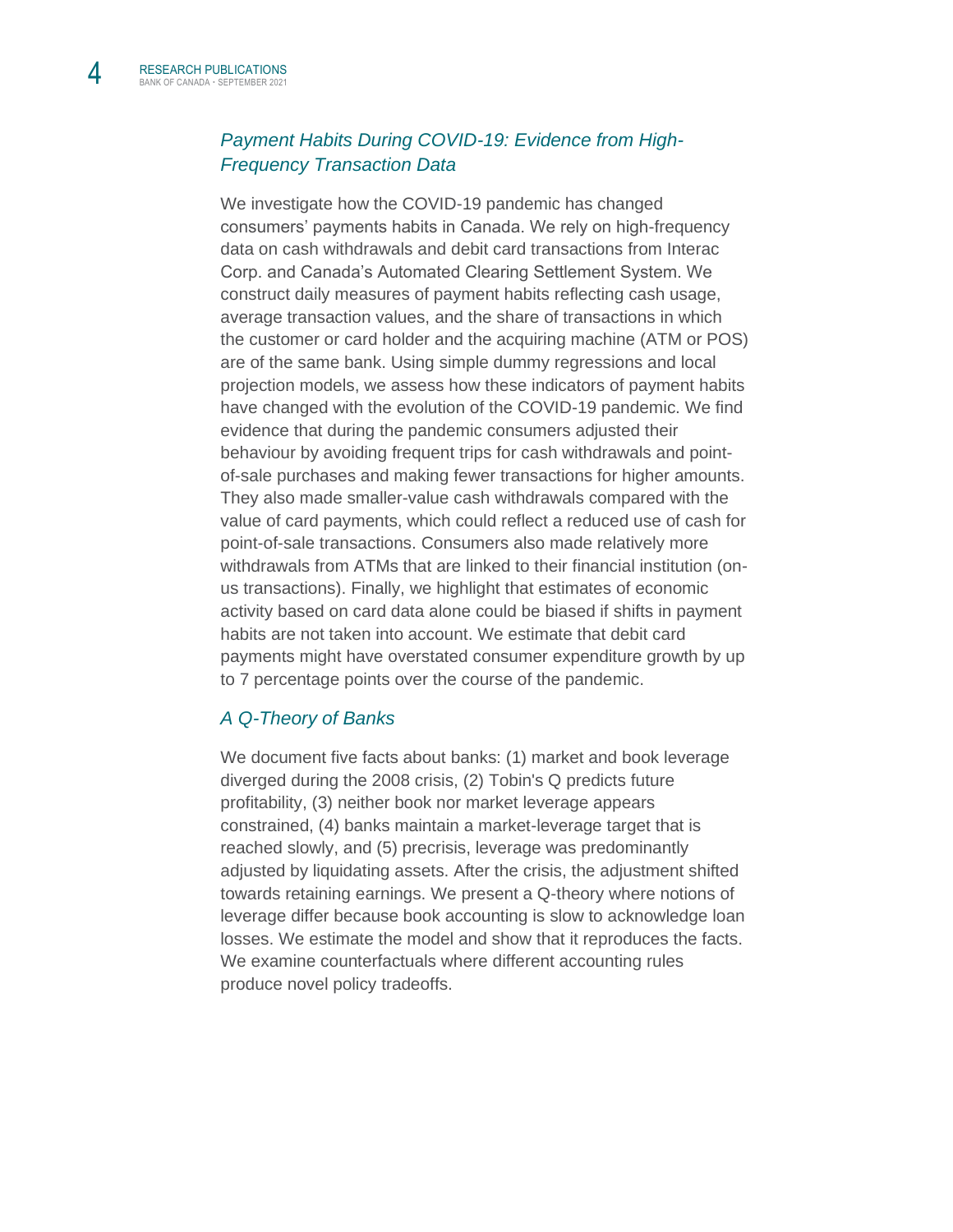#### *[Covariates Hiding in the Tails](https://www.bankofcanada.ca/2021/09/staff-working-paper-2021-45/)*

Scaling behavior measured in cross-sectional studies through the tail index of a power law is prone to a bias. This hampers inference; in particular, time variation in estimated tail indices may be erroneous. In the case of a linear factor model, the factor biases the tail indices in the left and right tail in opposite directions. This fact can be exploited to reduce the bias. We show how this bias arises from the factor, how to remedy for the bias and how to apply our methods to financial data and geographic location data.

#### *[More Money for Some: The Redistributive Effects of Open](https://www.bankofcanada.ca/2021/09/staff-working-paper-2021-46/)  [Market Operations](https://www.bankofcanada.ca/2021/09/staff-working-paper-2021-46/)*

Using a general equilibrium search-theoretic model of money, I study the distributional effects of open market operations. In my model, heterogeneous agents trade bilaterally among themselves in a frictional market and save using cash and illiquid short-term nominal government bonds. Wealth effects generate slow adjustments in agents' portfolios following their trading activity in decentralized markets, giving rise to a persistent and nondegenerate distribution of assets. The model reproduces the distribution of asset levels and portfolios across households observed in the data, which is crucial to quantitatively assess the incidence of monetary policy changes at the individual level. I find that an open market operation targeting a higher nominal interest rate requires increasing the relative supply of bonds, raising the ability of agents to self-insure against idiosyncratic shocks. As a result, in the long run, inequality falls, and the inefficiencies in decentralized trading shrink. This leads agents that are relatively poor and more liquidity-constrained to benefit the most by increasing their consumption and welfare.

#### *[Rising US LNG Exports and Global Natural Gas Price](https://www.bankofcanada.ca/2021/08/staff-discussion-paper-2021-13/)  [Convergence](https://www.bankofcanada.ca/2021/08/staff-discussion-paper-2021-13/)*

We assess how rising exports of US liquefied natural gas (LNG) affect the convergence of natural gas prices worldwide. Using standard principal component analysis and cointegrating techniques, we show that the degree of co-movement between global benchmark prices for natural gas has strengthened since the United States began the large-scale export of LNG in 2016. At the same time, we find that global natural gas prices do not yet adhere to the relative law of one price. Our results also suggest that issues related to storage access in Alberta between 2017 and 2019 have limited price comovements between major benchmarks for natural gas in the United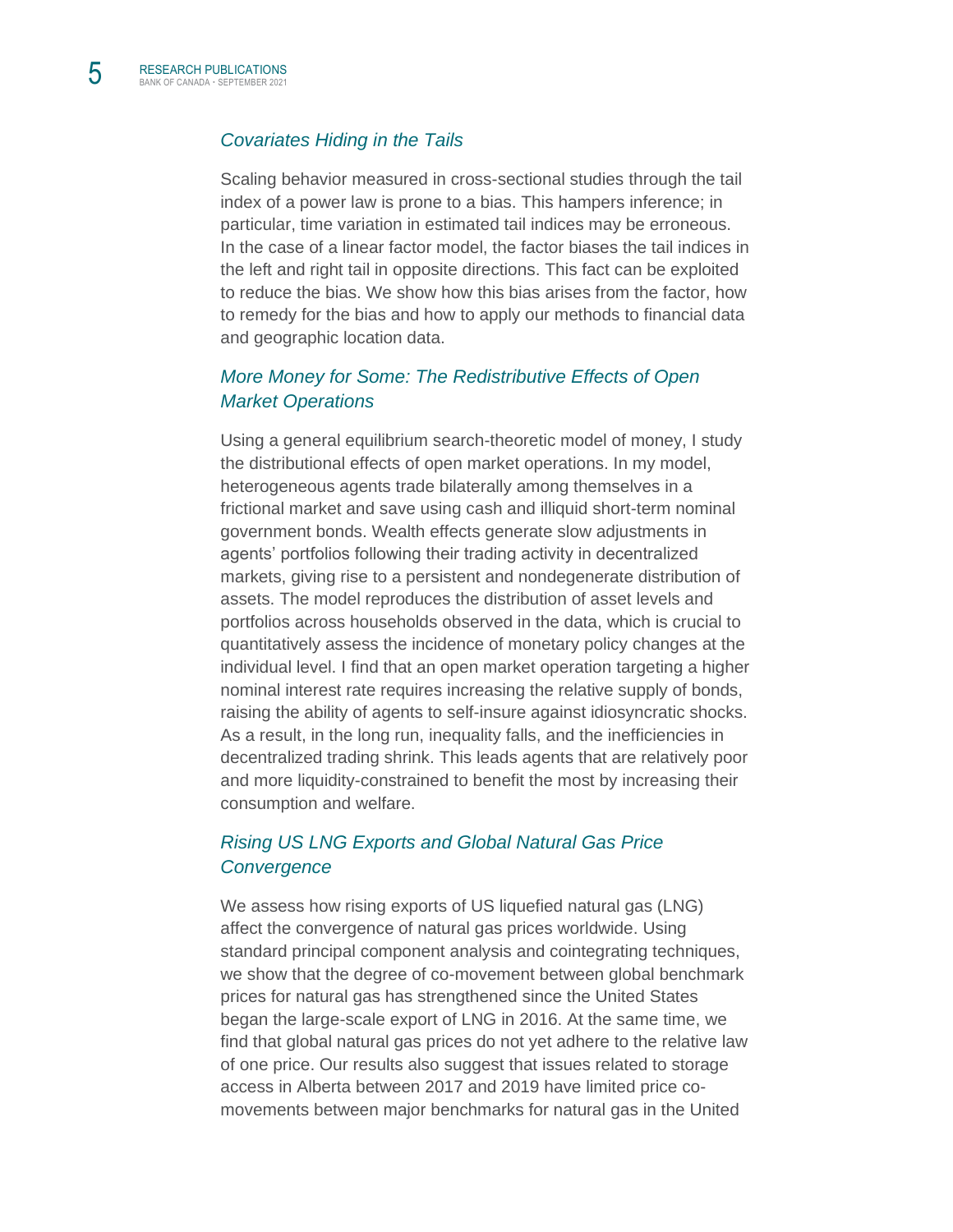States and Canada. In addition, we use vector error correction models to show that natural gas prices in Europe and Asia respond negatively to increased exports of US LNG. These results may have implications for the development of future LNG export capacity in Canada.